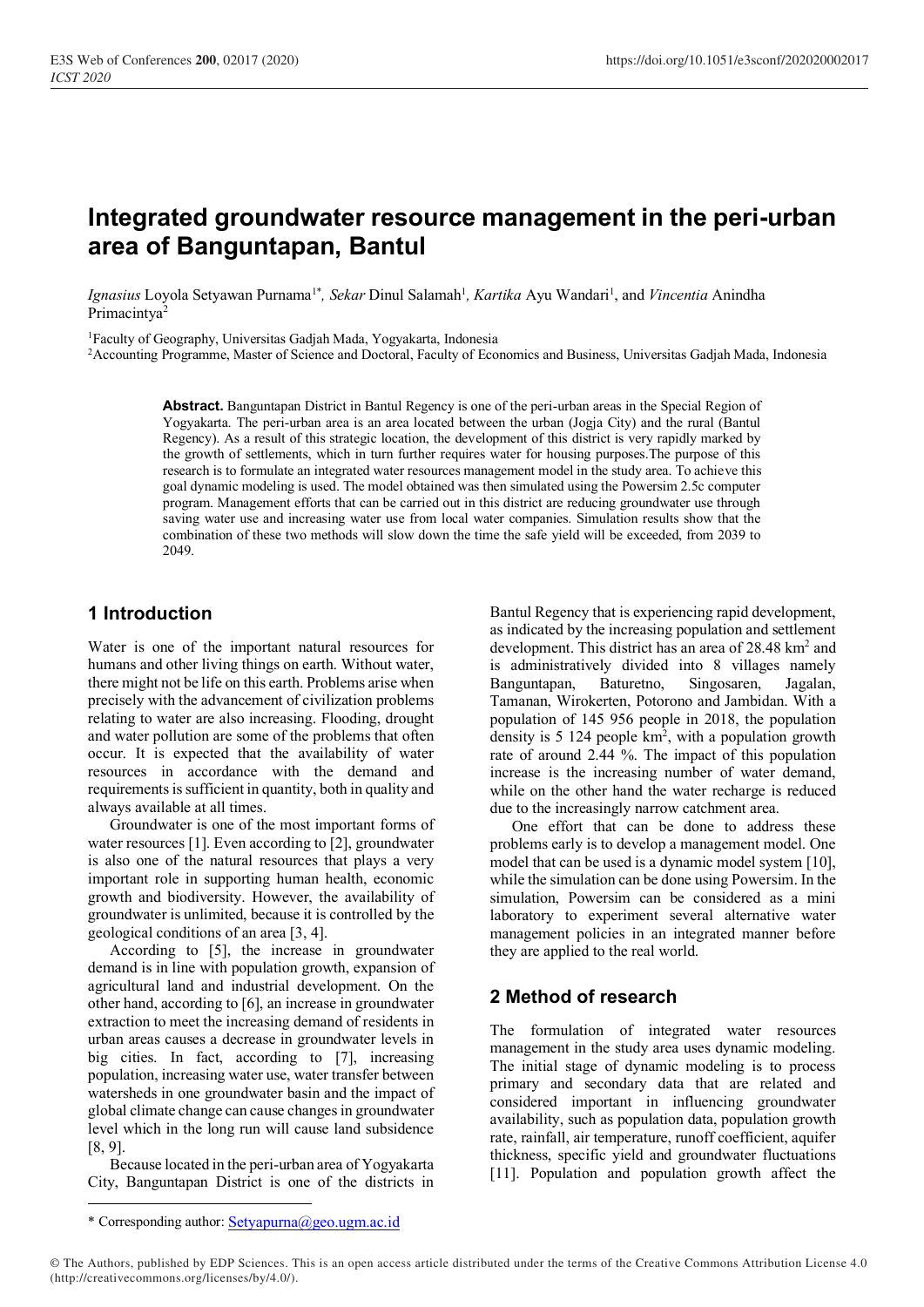amount of groundwater used, while rainfall, air temperature and runoff coefficient, play a role in determining groundwater supply. Groundwater fluctuations, aquifer thickness and specific yields will determine groundwater volume and the safe yield of its use. The secondary data is used to determine the rate of change in groundwater quantity from year to year. The model obtained was then simulated using the Powersim 2.5c computer program [12].

### **3 Result and discussion**

#### **3.1 Determination of rain volume**

The amount of rain in Banguntapan District was determined based on the recording of rain at Gandok Station. Based on the recording at the station, it is known that the amount of annual rainfall in the District of Banguntapan is 2,461 mm/year. With an area of 28.48  $km<sup>2</sup>$ , the rain volume is 70,089,280 m<sup>3</sup>/year.

#### **3.2 Evapotranspiration calculation**

Potential evapotranspiration in the study area is calculated by the Tornthwaite Method which requires air temperature data. Based on data from the Central Statistics Agency of Bantul Regency, the average temperature in the Banguntapan District is 26.7 °C, so the calculation is as follows:

$$
Epx = 16 \left(\frac{10T}{I}\right)^a
$$
  
 
$$
Epx = 16 \left(\frac{10 \times 26.7}{151.59}\right)^{3.79}
$$
  
 
$$
Epx = 136.73 \text{ mm/month}
$$

Because Banguntapan District is located at latitude 7 <sup>o</sup>49'29 "LS, it refers to the table of mean possible duration of sun light in the Northern and Southern hemispheres expressed in units of 30 days of 12 hours each, the factor f is  $1.0222416663$  so Ep = 1,0222416663 x 136.73 = 139.79 mm month. Based on the records at Gandok Station, only in January, February, March, November and December the rainfall exceeds the potential evapotranspiration value, so that only the five months are used to determine the actual evapotranspiration value during the year. With an area of 28.48 km<sup>2</sup>, the actual evapotranspiration volume in the study area is  $19,906,096$  m<sup>3</sup>/year

#### **3.3 Calculation of groundwater volume**

Groundwater volume is calculated based on the assumption of static groundwater flow, which is the multiplication between aquifer thickness, wide area and specific yield. With a 35 m thick aquifer, a wide area of 28.48 km<sup>2</sup> and a specific yield of 0.28, the groundwater volume in the Banguntapan District is 279,004,000 m<sup>3</sup>/year.

#### **3.4 Calculation of groundwater recharge**

Land use in Banguntapan District is dominated by settlements and agricultural land (Figure 1). Referring to the research of [13], the runoff coefficient in Banguntapan District is 0.648. With a rain volume of 70,089,280 m<sup>3</sup> /year, the runoff volume that occurs is  $45,417,853$  m<sup>3</sup>/year. With the concept of water balance, groundwater recharge in the study area is determined by reducing the volume of rainfall with runoff volume and actual evapotranspiration volume of 70,089,280 m<sup>3</sup>/year  $-45,417,853 \text{ m}^3/\text{year} - 19,906,096 \text{ m}^3/\text{year} = 4,765,331$ m<sup>3</sup> /year

Beside from rainwater, groundwater recharge in Banguntapan District also sources from the upper aquifer inflow from the Merapi Volcan Aquifer System. Referring to the calculation of [14], the inflow debit entering the District of Banguntapan is  $19,785 \text{ m}^3/\text{day}$  or 7,221,525 m<sup>3</sup>/year.



**Fig. 1**. Land use in Banguntapan District

#### **3.5 Determination of population increase**

Determination of the percentage of population growth refers to the data from Bantul in Numbers (2019). Based on the data in the report, the percentage of population growth in Banguntapan District in the period 2010-2018 was 2.44%.

#### **3.6 Determination of water demand**

In this study, the calculated water demand are water demand for domestic demand which are determined according to the size of the population and the number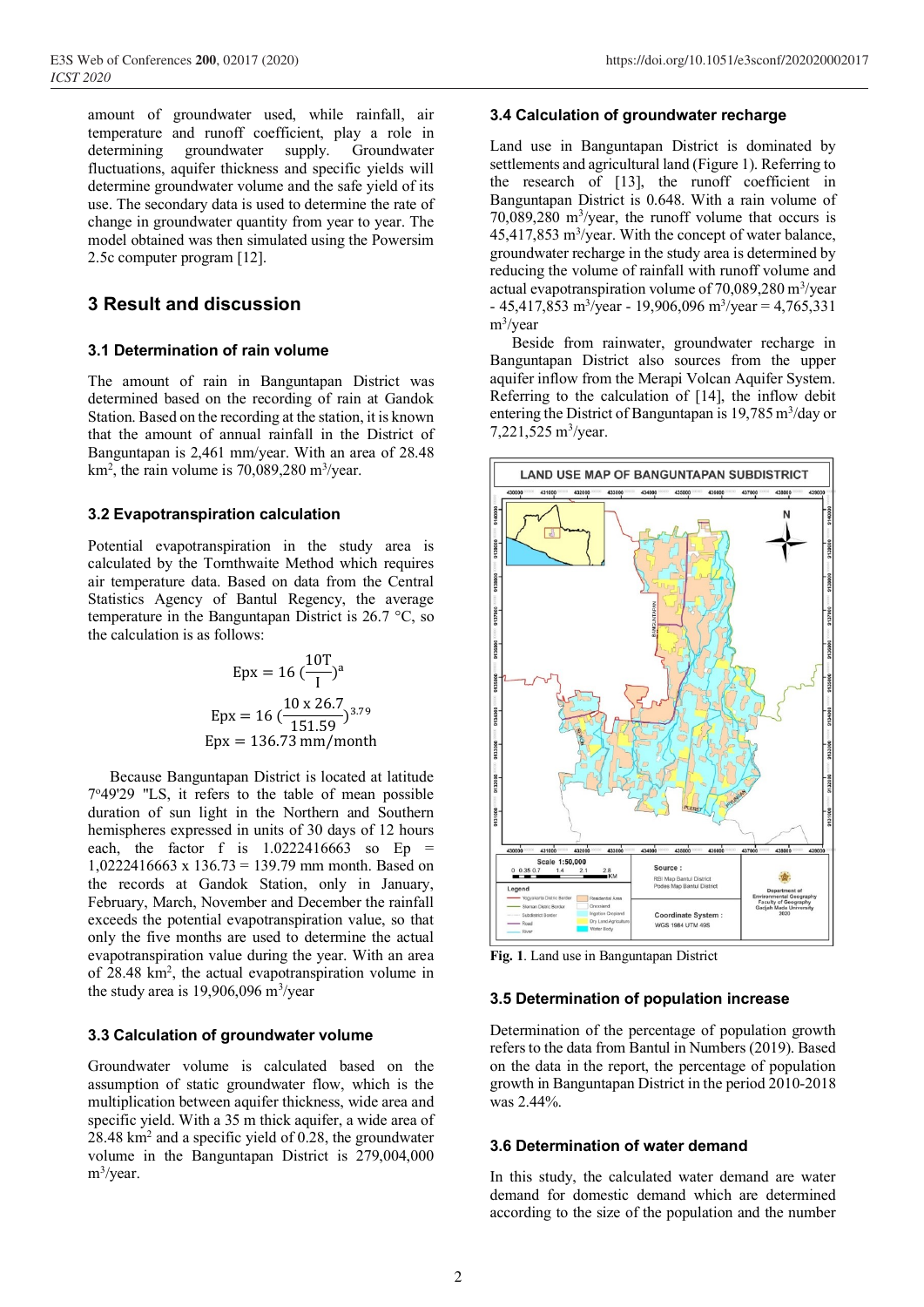of water demand per capita per day. Because Banguntapan District is located in the peri-urban area, referring to the results of a survey from the Directorate of Water Supply Development, the Directorate General of Human Settlements, the Ministry of Public Works and Public Housing, the water demand are determined to be 150 liters/person/day or 58.75  $\text{m}^3\text{/year}$ .

#### **3.7 Determination of safe yield**

Groundwater safe yield for use are the result of multiplication between groundwater fluctuations (F), area wide (A) and specific yield (Sy). With an average groundwater fluctuation of 1.64 m/year, an area wide of  $28.48 \text{ km}^2$  and a specific yield of 0.28, the safe yield of groundwater use in the District of Banguntapan is 13,078,016 m<sup>3</sup>/year.

#### **3.8 Groundwater management**

Conceptually, the groundwater management unit should be the groundwater basin, in this case the Yogyakarta groundwater basin. For this reason, in the discussion of groundwater management in Banguntapan District, only consider aspects that can be done in this region as its contribution to overall groundwater management in groundwater basins. Based on this concept, the groundwater management model in Banguntapan District is shown in Figure 2, while the calculation results are visualized in graphical form as shown in Figure 3.



**Fig. 2.** Groundwater management model in Banguntapan



**Fig. 3.** Water demand, safe yield and groundwater stored

Noting Figure 3, it appears that in 2018 the population of Banguntapan Sub-district is 145,956 people. Assuming the percentage of the population growth rate is fixed, then in the 2068, it will reach 487,192 people or more than three times the population at this time. In 2068, there will be an increase in water demand from 7,991,091 m<sup>3</sup>/year to 26,615,773 m<sup>3</sup>/year.

The safe yield value of groundwater use in this region is  $13,078,016$  m<sup>3</sup>/year, so that because the water demand is  $13,199,658$  m<sup>3</sup>/year, by the 2039 water demand will have exceeded the safe yield. As a result, there will be a decrease in groundwater stored from 283,057,772 m<sup>3</sup> to 264,375,082 m<sup>3</sup> (Table 1).

#### *3.8.1 Groundwater management by water saving*

What can be done to reduce the amount of groundwater utilization for domestic needs by reducing the use of water per person per day from 150 liters/day to 120 liters per day (medium city standard). Noting Table 1 and Figure 4, it is known that by reducing water use, there is a phenomenon of a very significant decrease in water demand. If previously in 2039 the population's water needs of 13,199,658 m<sup>3</sup>/year had exceeded the safe yield, with a reduction in water use would only reach 10,548,125 m<sup>3</sup> /year m<sup>3</sup> /year which had not exceeded the safe yield. With this water saving effort, the groundwater requirements will exceed safe yields in 2048.

| <b>Table 1.</b> Oroundwater management scenarios and their impact on groundwater usage |                           |               |                  |                            |  |  |  |  |
|----------------------------------------------------------------------------------------|---------------------------|---------------|------------------|----------------------------|--|--|--|--|
| Year                                                                                   | Groundwater Usage Without | Water Saving  | LWC increasement | Water Saving and LWC       |  |  |  |  |
|                                                                                        | Management $(m^3$ /year)  | $(m^3$ /year) | $(m^3$ /year)    | Increasement $(m^3$ /year) |  |  |  |  |
| 2018                                                                                   | 7,933,084                 | 6,334,866     | 7,875,077        | 6,276,857                  |  |  |  |  |
| 2019                                                                                   | 8,128,067                 | 6,490,852     | 8,070,060        | 6,432.845                  |  |  |  |  |
| 2020                                                                                   | 8,327,807                 | 6,650,644     | 8,269,799        | 6,592,637                  |  |  |  |  |
| 2021                                                                                   | 8,532,421                 | 6,814,335     | 8,474,414        | 6,756,328                  |  |  |  |  |
| 2022                                                                                   | 8,742,027                 | 6,982,021     | 8,684,020        | 6,924,013                  |  |  |  |  |
| 2023                                                                                   | 8,956,748                 | 7,153,797     | 8,898,741        | 7,095,790                  |  |  |  |  |
| 2024                                                                                   | 9,176,708                 | 7,329,765     | 9,118,701        | 7,271,758                  |  |  |  |  |
| 2025                                                                                   | 9,402,035                 | 7,510,027     | 9,344,028        | 7,452,020                  |  |  |  |  |
| 2026                                                                                   | 9,632,860                 | 7,694,687     | 9,574,853        | 7,636,680                  |  |  |  |  |
| 2027                                                                                   | 9,869,317                 | 7,883,852     | 9,811,310        | 7,825,845                  |  |  |  |  |
| 2028                                                                                   | 10,111,544                | 8,077,634     | 10,053,537       | 8,019,627                  |  |  |  |  |
| 2029                                                                                   | 10,359,681                | 8,276,143     | 10,301,674       | 8,218,136                  |  |  |  |  |
| 2030                                                                                   | 10,613,872                | 8,479,497     | 10,555,865       | 8,421,490                  |  |  |  |  |
| 2031                                                                                   | 10,874,267                | 8,687,812     | 10,816,259       | 8,629,805                  |  |  |  |  |
| 2032                                                                                   | 11,141,014                | 8,901,210     | 11,083,007       | 8,843,203                  |  |  |  |  |

| e. Orvanco algunalazvinchi mvaci ili Danzaniaban |                                                                                 |  |  |
|--------------------------------------------------|---------------------------------------------------------------------------------|--|--|
|                                                  | Table 1. Groundwater management scenarios and their impact on groundwater usage |  |  |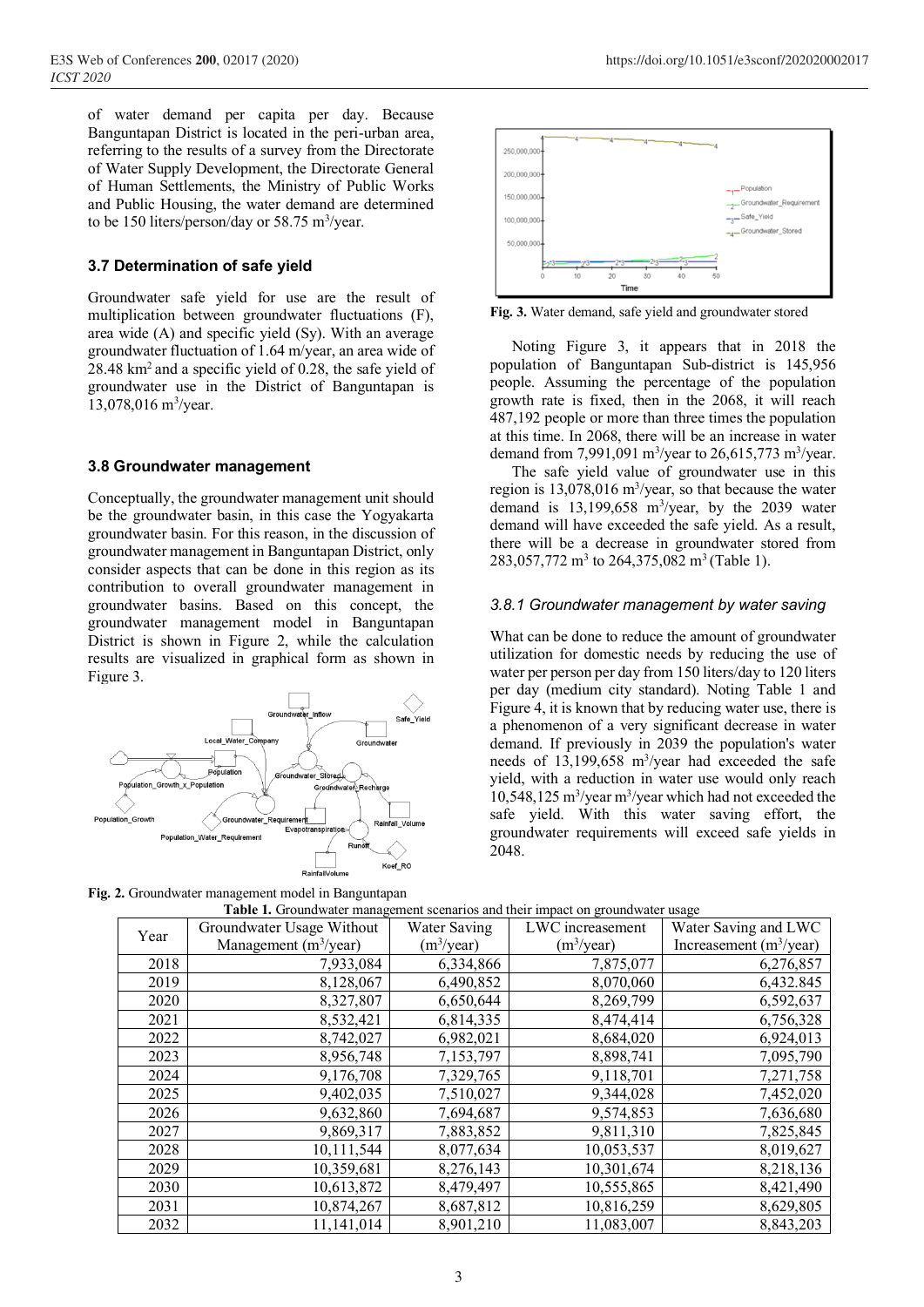| Year | Groundwater Usage Without | <b>Water Saving</b>    | LWC increasement | Water Saving and LWC       |
|------|---------------------------|------------------------|------------------|----------------------------|
|      | Management $(m^3$ /year)  | (m <sup>3</sup> /year) | $(m^3$ /year)    | Increasement $(m^3$ /year) |
| 2033 | 11,414,270                | 9,119,815              | 11,356,263       | 9,061,808                  |
| 2034 | 11,694,193                | 9,343,753              | 11,636,186       | 9,285,746                  |
| 2035 | 11,980,947                | 9,573,156              | 11,922,940       | 9,515,149                  |
| 2036 | 12,274,698                | 9,808,157              | 12,216,691       | 9,750,150                  |
| 2037 | 12,575,616                | 10,048,891             | 12,517,609       | 9,990,884                  |
| 2038 | 12,883,876                | 10,295,499             | 12,825,869       | 10,237,493                 |
| 2039 | 13,199,658                | 10,548,125             | 13,141,651       | 10,490,118                 |
| 2040 | 13,523,145                | 10,806,915             | 13,465,138       | 10,748,907                 |
| 2041 | 13,854,526                | 11,072,019             | 13,796,518       | 11,014,012                 |
| 2042 | 14,193,991                | 11,343,592             | 14,135,984       | 11,285,584                 |
| 2043 | 14,541,740                | 11,621,790             | 14,483,733       | 11,563,783                 |
| 2044 | 14,897,973                | 11,906,777             | 14,839,966       | 11,848,770                 |
| 2045 | 15,262,899                | 12, 198, 718           | 15,204,892       | 12,140,711                 |
| 2046 | 15,636,730                | 12,497,782             | 15,578,722       | 12,439,775                 |
| 2047 | 16,019,681                | 12,804,143             | 15,961,674       | 12,746,136                 |
| 2048 | 16,411,977                | 13,117,980             | 16,353,970       | 13,059.973                 |
| 2049 | 16,813,844                | 13,439,474             | 16,755,837       | 13,381,467                 |
| 2050 | 17,225,517                | 13,768,813             | 17,167,510       | 13,710,805                 |



**Fig. 4.** Decreasing of water demand through savings

#### *3.8.2 Increasing Water Use from Local Water Companies*

The basic concept of this conservation method is that if a large proportion of the population uses water from the Local Water Companies (LWC), groundwater exploitation will be reduced. For this reason, it is assumed that the use of water from the Local Water Company has doubled, from 55,007  $\text{m}^3/\text{year}$  to 110,014  $\text{m}^3/\text{year}$ . The simulation results show that the doubling of LWC water production does not significantly influence the availability of groundwater in the study area. Safe yield of groundwater use will still occur in 2039 (Table 1 and Figure 5).



**Fig. 5.** Decreasing water demand through the increasement usage of LWC

#### *3.8.3 Groundwater Management by Saving Water and Increasing LWC Production*

In this alternative groundwater management model, the parameter for the amount of water used for domestic demand is reduced and the use of water from the Local Water Company is increased.

The simulation results show that there is indeed a decrease in water demand, but the decrease is almost similar to water saving. This combination of two methods will indeed slow down the time for exceeding safe results, from 2048 to 2049 (Table 1 and Figure 6).



**Fig. 6.** Decreasing of water demand through saving water use and increasing the use of water from Local Water Company (LWC).

# **4 Conclusion**

Groundwater management in Banguntapan District cannot be separated from overall groundwater management in the Yogyakarta Groundwater Basin. Nevertheless, partial management in this district can also be done to contribute to the overall management of groundwater in this area. Based on this, the management effort that can be done in this district is to reduce the use of groundwater through saving water use and increasing water use from local water companies (LWC). Simulation results show that the combination of these